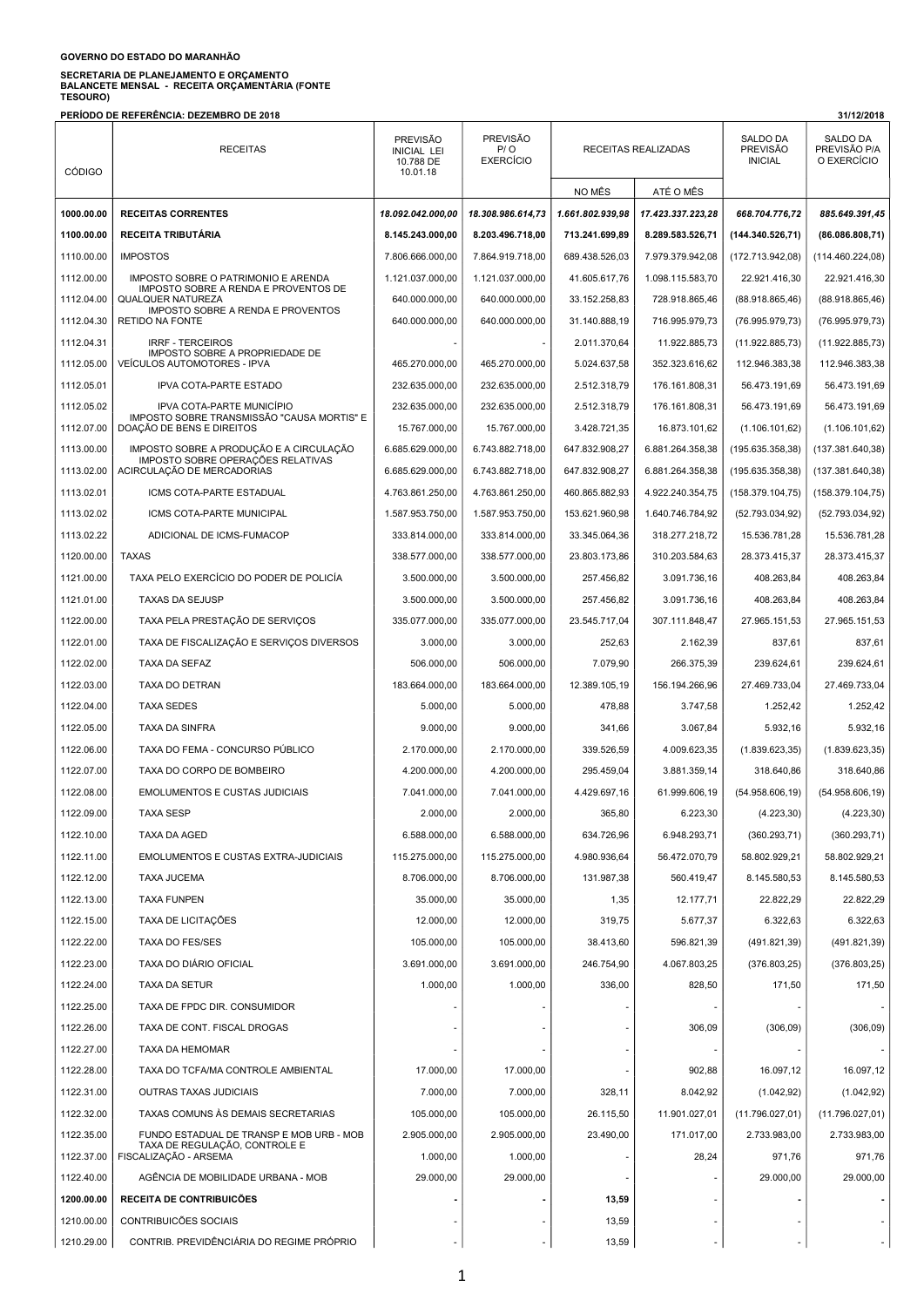| 1210.29.01 | CONTRIB. PATRONAL-ATIVO CIVIL                                                 |                  |                  |                |                  |                  |                  |
|------------|-------------------------------------------------------------------------------|------------------|------------------|----------------|------------------|------------------|------------------|
| 1210.29.02 | CONTRIB. PATRONAL-ATIVO MILITAR                                               |                  |                  |                |                  |                  |                  |
| 1210.29.07 | CONTRIB. SERVIDOR-ATIVO CIVIL                                                 |                  |                  |                |                  |                  |                  |
| 1210.29.08 | CONTRIB. SERVIDOR-ATIVO MILITAR                                               |                  |                  |                |                  |                  |                  |
| 1210.29.09 | CONTRIB. SERVIDOR-INATIVO CIVIL                                               |                  |                  | 13,59          |                  |                  |                  |
| 1210.29.10 | CONTRIB. SERVIDOR-INATIVO MILITAR                                             |                  |                  |                |                  |                  |                  |
| 1210.29.11 | CONTRIB. PENSIONISTA CIVIL                                                    |                  |                  |                |                  |                  |                  |
| 1210.29.12 | CONTRIB. PENSIONISTA MILITAR                                                  |                  |                  |                |                  |                  |                  |
| 1210.46.00 | COMP. PREV/REG GERAL E OS REG. PROP. PREV.<br>SERV.                           |                  |                  |                |                  |                  |                  |
| 1220.00.00 | CONTRIBUIÇÕES ECONÔMICAS                                                      |                  |                  |                |                  |                  |                  |
| 1300.00.00 | <b>RECEITA PATRIMONIAL</b>                                                    | 359.588.000,00   | 359.617.675,00   | 51.863.584,65  | 251.713.591,68   | 107.874.408,32   | 107.904.083,32   |
| 1310.00.00 | RECEITAS IMOBILIARIAS                                                         | 85.000,00        | 85.000,00        | 8.592,74       | 189.199,01       | (104.199, 01)    | (104.199, 01)    |
| 1320.00.00 | RECEITAS DE VALORES MOBILIÁRIOS                                               | 359.503.000,00   | 359.532.675,00   | 51.854.991,91  | 251.524.392,67   | 107.978.607,33   | 108.008.282,33   |
| 1323.00.00 | <b>PARTICIPAÇÕES</b>                                                          | 6.857.000,00     | 6.857.000,00     |                | 103.988.993,71   | (97.131.993,71)  | (97.131.993,71)  |
| 1325.00.00 | REMUNERAÇÃO DE DEPÓSITOS BANCÁRIOS                                            | 343.176.000,00   | 343.205.675,00   | 12.204.796,59  | 52.382.349,77    | 290.793.650,23   | 290.823.325,23   |
| 1328.00.00 | OUTRAS RECEITAS DE VALORES MOBILIÁRIOS                                        | 9.470.000,00     | 9.470.000,00     | 39.650.195,32  | 95.153.049,19    | (85.683.049, 19) | (85.683.049, 19) |
| 1330.00.00 | RECEITA DE CONCESSÕES E PERMISSÕES                                            |                  |                  |                |                  |                  |                  |
| 1340.00.00 | COMPENSACÕES FINANCEIRAS                                                      |                  |                  |                |                  |                  |                  |
| 1390.00.00 | OUTRAS RECEITAS PATRIMONIAIS                                                  |                  |                  |                |                  |                  |                  |
| 1600.00.00 | <b>RECEITA DE SERVIÇOS</b>                                                    | 37.000,00        | 37.000,00        | 17,00          | 15.436,95        | 21.563,05        | 21.563,05        |
| 1600.01.00 | SERVIÇOS COMERCIAIS                                                           | 37.000,00        | 37.000,00        | 17,00          | 13.324,00        | 23.676,00        | 23.676,00        |
| 1600.02.00 | SERVIÇOS FINANCEIROS                                                          |                  |                  |                |                  |                  |                  |
| 1600.06.00 | SERVIÇOS PORTUÁRIOS                                                           |                  |                  |                |                  |                  |                  |
| 1600.12.00 | RECEITAS JUDICIAIS                                                            |                  |                  |                |                  |                  |                  |
| 1600.13.00 | SERVIÇOS ADMINISTRATIVOS                                                      |                  |                  |                | 2.112,95         | (2.112,95)       | (2.112,95)       |
| 1600.16.00 | SERVIÇOS EDUCACIONAIS                                                         |                  |                  |                |                  |                  |                  |
| 1600.17.00 | SERVIÇOS AGROPECURIOS                                                         |                  |                  |                |                  |                  |                  |
| 1600.30.00 | SERVIÇOS DE TRÂNSITO                                                          |                  |                  |                |                  |                  |                  |
|            |                                                                               |                  |                  |                |                  |                  |                  |
| 1600.40.00 | SERVIÇOS AMBIENTAIS                                                           |                  |                  |                |                  |                  |                  |
| 1600.99.00 | <b>OUTROS SERVICOS</b>                                                        |                  |                  |                |                  |                  |                  |
| 1700.00.00 | <b>TRANSFERÊNCIAS CORRENTES</b>                                               | 9.260.890.000,00 | 9.415.613.616,73 | 867.485.964,46 | 8.587.157.214,88 | 673.732.785,12   | 828.456.401,85   |
| 1720.00.00 | TRANSFERÊNCIAS INTERGOVERNAMENTAIS                                            | 9.218.841.000,00 | 9.373.564.616,73 | 867.354.486,30 | 8.579.426.747,90 | 639.414.252.10   | 794.137.868,83   |
| 1721.00.00 | TRANSFERÊNCIAS DA UNIÃO                                                       | 7.885.639.000,00 | 8.040.362.616,73 | 747.949.198,97 | 7.197.207.622,75 | 688.431.377,25   | 843.154.993,98   |
| 1721.01.00 | PARTICIPAÇÃO NA RECEITA DA UNIÃO                                              | 6.857.000.000,00 | 6.864.924.332.00 | 661.607.780,25 | 6.514.379.728,72 | 342.620.271,28   | 350.544.603.28   |
| 1721.01.01 | COTA-PARTE DO FUNDO DE PARTICIPAÇÃO<br><b>DOS ESTADOS</b>                     | 6.750.000.000,00 | 6.750.000.000,00 | 655.462.138,19 | 6.409.684.281,06 | 340.315.718,94   | 340.315.718,94   |
| 1721.01.12 | COTA-PARTE DO IMPOSTO SOBRE PRODUTOS<br><b>INDUSTRIALIZADOS-IPI</b>           | 63.000.000,00    | 63.000.000,00    | 6.145.642.06   | 64.237.929,80    | (1.237.929, 80)  | (1.237.929, 80)  |
|            | <b>COTA-PARTE ESTADOS</b>                                                     | 47.250.000,00    | 47.250.000,00    | 4.609.231,55   | 48.178.447,35    | (928.447, 35)    | (928.447.35)     |
|            | COTA-PARTE MUNICÍPIOS                                                         | 15.750.000,00    | 15.750.000,00    | 1.536.410,52   | 16.059.482,45    | (309.482, 45)    | (309.482, 45)    |
| 1721.01.13 | CONTRIBUIÇÃO DE INTERVENÇÃO NO DOMÍNIO<br><b>ECONÔMICO</b>                    | 44.000.000,00    | 51.924.332.00    |                | 40.457.168,63    | 3.542.831,37     | 11.467.163.37    |
|            | <b>COTA-PARTE ESTADOS</b>                                                     | 33.000.000.00    | 33.000.000.00    |                | 30.342.876,47    | 2.657.123,53     | 2.657.123,53     |
|            | COTA-PARTE MUNICÍPIOS<br>COTA-PARTE CONTRIB. SAL. EDUC. QUOT.                 | 11.000.000,00    | 11.000.000,00    |                | 10.114.292,16    | 885.707.84       | 885.707.84       |
| 1721.01.30 | <b>EST/FEDERAL</b><br>COTA-PARTE IMPOSTOS/O.C. CAMB. E SEG.                   |                  |                  |                |                  |                  |                  |
| 1721.01.32 | T.V.M. COMER. OURO                                                            |                  |                  |                | 349,23           | (349, 23)        | (349, 23)        |
| 1721.01.99 | OUTRAS TRANSFERÊNCIAS DA UNIÃO                                                |                  |                  |                |                  |                  |                  |
| 1721.09.00 | TRANSFERÊNCIAS DA UNIÃO                                                       |                  |                  |                |                  |                  |                  |
| 1721.22.00 | TRANSFERÊNCIA DA COMPENSAÇÃO FINANCEIRA<br>COTA-PARTE COMPENS. FINANC. RECUR. | 135.860.000,00   | 135.860.000,00   | 9.676.373,77   | 79.727.347,71    | 56.132.652,29    | 56.132.652,29    |
| 1721.22.11 | <b>HÍDRICOS CFRH</b><br>COTA-PARTE COMP. FINAC. RECUR. MINERAIS               | 18.653.000,00    | 18.653.000,00    | 296.257,51     | 3.055.427,74     | 15.597.572,26    | 15.597.572,26    |
| 1721.22.20 | <b>CFEM</b><br>COTA-PARTE FUNDO ESPECIAL DO PETRÓLEO -                        | 498.000,00       | 498.000,00       | 46.903,36      | 615.875,97       | (117.875, 97)    | (117.875, 97)    |
| 1721.22.70 | FEP                                                                           | 116.709.000,00   | 116.709.000,00   | 9.333.212,90   | 76.056.044,00    | 40.652.956,00    | 40.652.956,00    |
| 1721.33.00 | TRANSFERÊNCIAS DE RECURSOS DO SISTEMA<br>ÚNICO DE SAÚDE-SUS FUNDO A FUNDO     | 394.123.000,00   | 425.015.000,00   | 35.305.663,00  | 416.054.249,78   | (21.931.249,78)  | 8.960.750,22     |
| 1721.33.11 | ATENÇÃO BÁSICA                                                                | 2.891.000,00     | 33.783.000,00    | 513.145,22     | 2.328.151,32     | 562.848,68       | 31.454.848,68    |
| 1721.33.12 | ATENÇÃO DE MAC AMBULATORIAL E<br><b>HOSPITALAR</b>                            | 357.107.000,00   | 357.107.000,00   | 28.078.243,34  | 378.732.809,00   | (21.625.809,00)  | (21.625.809,00)  |
| 1721.33.13 | VIGILANCIA EM SAUDE                                                           | 27.708.000,00    | 27.708.000,00    | 5.507.090,45   | 26.026.000,88    | 1.681.999,12     | 1.681.999,12     |
| 1721.33.14 | ASSISTENCIA FARMACEUTICA                                                      | 6.417.000,00     | 6.417.000,00     | 807.183,99     | 8.237.288,58     | (1.820.288, 58)  | (1.820.288, 58)  |
| 1721.33.15 | GESTÃO DO SUS<br>TRANSFERÊNCIAS DE REC. DO FUNDO NACIONAL                     |                  |                  | 400.000,00     | 730.000,00       | (730.000, 00)    | (730.000, 00)    |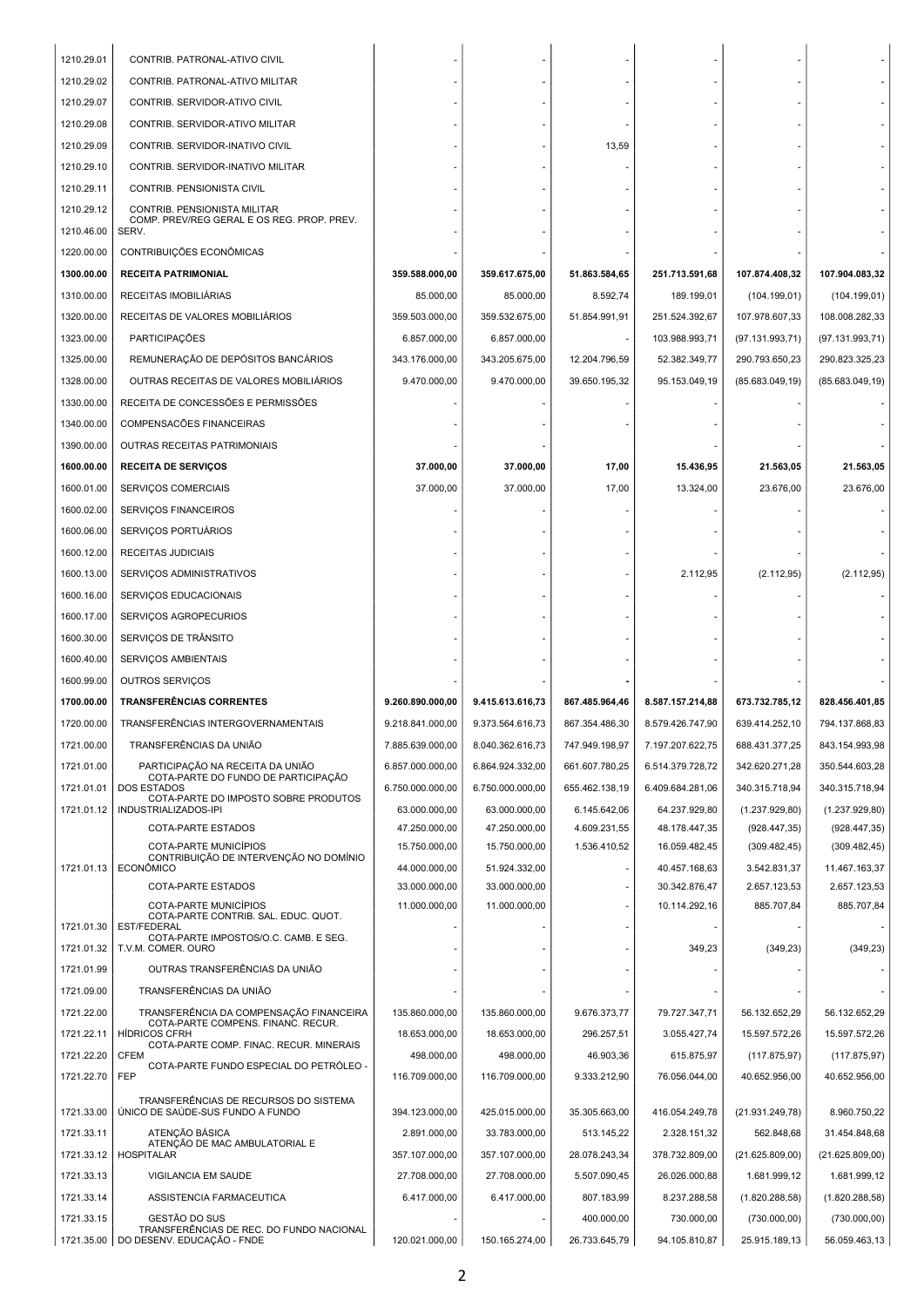| 1721.35.01 | TRANSFERÊNCIA DO SALÁRIO EDUCAÇÃO                                    | 45.546.000,00    | 45.546.000,00    | 1.860.493,52           | 24.514.109,71    | 21.031.890,29    | 21.031.890,29    |
|------------|----------------------------------------------------------------------|------------------|------------------|------------------------|------------------|------------------|------------------|
| 1721.35.06 | <b>MERENDA ESCOLAR</b>                                               | 45.101.000.00    | 45.101.000,00    | 10.877.285,44          | 33.687.831,62    | 11.413.168,38    | 11.413.168,38    |
| 1721.35.99 | OUTRAS TRANSF. DO FNDE<br>TRANSFERÊNCIA FINANCEIRA DO ICMS           | 29.374.000,00    | 59.518.274,00    | 13.995.866,83          | 35.903.869,54    | (6.529.869, 54)  | 23.614.404,46    |
| 1721.36.00 | <b>DESONERAÇÃO</b>                                                   | 24.552.000,00    | 24.552.000,00    | 2.004.067,50           | 24.048.810,00    | 503.190,00       | 503.190,00       |
| 1721.99.00 | OUTRAS TRANSFERÊNCIAS DA UNIÃO                                       | 354.083.000,00   | 439.846.010,73   | 12.621.668,66          | 68.891.675,67    | 285.191.324,33   | 370.954.335,06   |
| 1721.99.10 | <b>CONVÊNIOS</b><br>AUXILIO FINANCEIRO PARA FOMENTO E                | 354.083.000,00   | 439.846.010,73   | 12.621.668,66          | 68.891.675,67    | 285.191.324,33   | 370.954.335,06   |
| 1721.99.30 | <b>EXPORTAÇÕES</b>                                                   |                  |                  |                        |                  |                  |                  |
| 1723.00.00 | <b>TRANSFERÊNCIAS DE MUNICÍPIOS</b>                                  |                  |                  |                        |                  |                  |                  |
| 1724.00.00 | TRANSFERÊNCIAS MULTIGOVERNAMENTAIS                                   | 1.333.202.000.00 | 1.333.202.000,00 | 119.405.287,33         | 1.382.219.125,15 | (49.017.125, 15) | (49.017.125, 15) |
| 1724.01.00 | TRANSFÊRENCIAS DE RECURSOS - FUNDEB<br>TRANSFERÊNCIA DE RECURSOS DA  | 679.933.000,00   | 679.933.000,00   | 72.655.758,36          | 735.067.292,87   | (55.134.292, 87) | (55.134.292, 87) |
| 1724.02.00 | COMPLEMENTAÇÃO DA UNIÃO AO FUNDEB                                    | 653.269.000,00   | 653.269.000,00   | 46.749.528,97          | 647.151.832,28   | 6.117.167,72     | 6.117.167,72     |
| 1730.00.00 | TRANSFERÊNCIAS DE INSTITUIÇÕES PRIVADAS                              | 42.049.000,00    | 42.049.000,00    | 98.131,44<br>33.346,72 | 7.697.120,26     | 34.351.879,74    | 34.351.879,74    |
| 1750.00.00 | TRANSFERÊNCIAS DE PESSOAS                                            |                  |                  |                        | 33.346,72        | (33.346, 72)     | (33.346, 72)     |
| 1760.00.00 | TRANSFERENCIAS DE CONVENIOS                                          |                  |                  |                        |                  |                  |                  |
| 1900.00.00 | <b>OUTRAS RECEITAS CORRENTES</b>                                     | 326.284.000,00   | 330.221.605,00   | 29.211.660,39          | 294.867.453,06   | 31.416.546,94    | 35.354.151,94    |
| 1910.00.00 | MULTAS E JUROS DE MORA                                               | 60.002.000,00    | 60.002.000,00    | 10.633.199,08          | 100.866.919.98   | (40.864.919,98)  | (40.864.919,98)  |
| 1911.00.00 | MULTAS E JUROS DE MORA/TRIBUTOS                                      | 58.940.000,00    | 58.940.000,00    | 10.537.143,23          | 99.295.868,38    | (40.355.868, 38) | (40.355.868, 38) |
| 1911.10.00 | MULTAS E JUROS DE MORA DO ICMS                                       | 27.036.000,00    | 27.036.000,00    | 5.618.385,32           | 46.182.216,03    | (19.146.216,03)  | (19.146.216,03)  |
| 1911.12.00 | MULTAS E JUROS MORA DIV. ATIVA                                       | 3.421.000,00     | 3.421.000,00     | 844.791,42             | 6.747.482,60     | (3.326.482, 60)  | (3.326.482,60)   |
| 1911.13.00 | MULTAS E JUROS DE MORADO ITCD                                        | 133.000,00       | 133.000,00       | 24.292,97              | 157.679,80       | (24.679, 80)     | (24.679, 80)     |
| 1911.14.00 | MULTAS E JUROS DE MORADO FUMACOP                                     | 158.000,00       | 158.000,00       | 1.010,49               | 51.435,06        | 106.564,94       | 106.564,94       |
| 1911.16.00 | MULTAS E JUROS DE MORA DO IPVA                                       | 4.214.000,00     | 4.214.000,00     | 175.847,90             | 4.629.800,61     | (415.800, 61)    | (415.800, 61)    |
| 1911.17.00 | <b>INDENIZAÇÕES</b>                                                  |                  |                  |                        |                  |                  |                  |
| 1911.18.00 | <b>RESTITUIÇÕES</b>                                                  |                  |                  |                        |                  |                  |                  |
| 1911.19.00 | MULTAS DE TRÂNSITO                                                   | 14.098.000,00    | 14.098.000,00    | 1.755.640,56           | 19.892.767,62    | (5.794.767, 62)  | (5.794.767, 62)  |
| 1911.19.01 | MULTA ESTADUAL DE TRÂNSITO - DETRAN                                  | 9.672.000,00     | 9.672.000,00     | 1.251.902,69           | 14.740.804,55    | (5.068.804, 55)  | (5.068.804, 55)  |
| 1911.19.02 | PARCELA MULTA ESTADUAL - PM                                          | 434.000,00       | 434.000,00       | 45.635,00              | 553.070,00       | (119.070,00)     | (119.070,00)     |
| 1911.19.03 | PARCELA MULTA MUNICIPAL - DETRAN                                     | 1.298.000,00     | 1.298.000,00     | 289.852.00             | 2.632.188,00     | (1.334.188,00)   | (1.334.188,00)   |
| 1911.19.04 | PARCELA MULTA MUNICIPAL - PM<br>MULTA ESTADUAL DE TRÂNSITO           | 18.000,00        | 18.000,00        | 650,00                 | 9.420,00         | 8.580,00         | 8.580,00         |
| 1911.19.05 | <b>INTERESTADUAL</b><br>MULTAS E JUROS DE MORA DO ICMS -             | 2.676.000,00     | 2.676.000,00     | 167.600,87             | 1.957.285,07     | 718.714,93       | 718.714,93       |
| 1911.24.00 | <b>MUNICÍPIO</b>                                                     | 3.590.000,00     | 3.590.000,00     | 760.042,57             | 6.494.629,99     | (2.904.629,99)   | (2.904.629,99)   |
| 1911.25.00 | MULTAS E JUROS DE MORA DO IPVA -<br><b>MUNICIPIO</b>                 | 1.519.000,00     | 1.519.000,00     | 175.372,49             | 1.906.348,23     | (387.348,23)     | (387.348, 23)    |
| 1911.26.00 | MULTAS E JUROS DE MORA DIV. ATIVA -<br><b>MUNICÍPIO</b>              | 370.000,00       | 370.000,00       | 97.324,83              | 857.737,33       | (487.737, 33)    | (487.737, 33)    |
| 1911.99.00 | MULTAS E JUROS DEMORA - OUTROS<br><b>TRIBUTOS</b>                    | 4.401.000,00     | 4.401.000,00     | 1.084.434,68           | 12.375.771,11    | (7.974.771, 11)  | (7.974.771, 11)  |
| 1919.00.00 | MULTAS E JUROS DE MORA DE OUTRAS<br><b>RECEITAS</b>                  | 1.062.000,00     | 1.062.000,00     | 96.055,85              | 1.571.051,60     | (509.051,60)     | (509.051,60)     |
| 1919.16.00 | FUNDO DE MODERNIZAÇÃO DO TCE                                         | 999.000,00       | 999.000,00       | 94.454,14              | 1.541.776,83     | (542.776, 83)    | (542.776, 83)    |
| 1919.18.00 | MINISTÉRIO PÚBLICO ESTADUAL                                          | 2.000.00         | 2.000,00         |                        | 8.380.05         | (6.380, 05)      | (6.380,05)       |
| 1919.20.00 | SECRETARIA DE ESTADO DA SEGURANÇA<br>PÚBLICA                         | 2.000,00         | 2.000,00         |                        | 1.086,00         | 914,00           | 914,00           |
| 1919.22.00 | MULTAS CONTRATUAIS - SEFAZ                                           | 16.000,00        | 16.000,00        | 1.601,71               | 10.498,72        | 5.501,28         | 5.501,28         |
| 1919.99.00 | <b>OUTRAS MULTAS</b>                                                 | 43.000,00        | 43.000,00        |                        | 9.310,00         | 33.690,00        | 33.690,00        |
| 1920.00.00 | INDENIZAÇÕES E RESTITUIÇÕES                                          | 129.730.000,00   | 129.730.000,00   | (10.993.516, 83)       | 39.577.141,61    | 90.152.858,39    | 90.152.858,39    |
| 1921.00.00 | INDENIZAÇÕES<br>COMPENSAÇÃO FINANCEIRA P/ OUTROS                     | 129.730.000,00   | 129.730.000,00   | (11.395.929.32)        | 37.193.405,55    | 92.536.594,45    | 92.536.594,45    |
| 1921.01.00 | <b>RECURSOS HÍDRICOS</b>                                             |                  |                  |                        |                  |                  |                  |
| 1921.03.00 | COMPENSAÇÃO FINANCEIRA ÓLEO BRUTO                                    |                  |                  |                        |                  |                  |                  |
| 1921.09.00 | OUTRAS INDENIZAÇÕES E RESTITUIÇÕES                                   | 129.216.000,00   | 129.216.000,00   | (8.276.272, 24)        | 37.193.405,55    | 92.022.594,45    | 92.022.594,45    |
| 1921.99.00 | OUTRAS INDENIZAÇÕES                                                  | 514.000,00       | 514.000,00       | (3.119.657,08)         |                  | 514.000,00       | 514.000,00       |
| 1922.00.00 | <b>RESTITUIÇÕES</b>                                                  |                  |                  | 402.412,49             | 2.383.736,06     | (2.383.736,06)   | (2.383.736,06)   |
| 1922.10.00 | COMPENSAÇÃO PREVIDENCIÁRIA                                           |                  |                  |                        |                  |                  |                  |
| 1922.99.00 | OUTRAS RESTITUIÇÕES                                                  |                  |                  | 402.412,49             | 2.383.736,06     | (2.383.736,06)   | (2.383.736,06)   |
| 1930.00.00 | RECEITA DA DÍVIDA ATIVA                                              | 57.623.000,00    | 57.623.000,00    | 18.864.734,28          | 74.730.425,60    | (17.107.425,60)  | (17.107.425,60)  |
| 1931.00.00 | RECEITA DA DÍVIDA ATIVA TRIBUTÁRIA                                   | 34.509.000,00    | 34.509.000,00    | 10.761.982,68          | 45.629.107,11    | (11.120.107, 11) | (11.120.107, 11) |
| 1931.10.00 | RECEITA DA DÍVIDA ATIVA TRIBUTARIA                                   |                  |                  | 10.761.982,68          | 45.629.107,11    | (11.120.107, 11) | (11.120.107, 11) |
| 1931.11.00 | RECEITA DA DIVIDA ATIVA DO ICMS                                      | 7.383.000,00     | 7.383.000,00     | 3.208.224,85           | 15.790.619,52    | (8.407.619,52)   | (8.407.619, 52)  |
| 1931.14.00 | RECEITA DA DÍVIDA ATIVA DO IPVA<br>RECEITA DA DÍVIDA ATIVA DE OUTROS | 27.126.000,00    | 27.126.000,00    | 7.553.757,83           | 29.838.487,59    | (2.712.487,59)   | (2.712.487,59)   |
| 1931.99.00 | <b>TRIBUTOS</b>                                                      |                  |                  |                        |                  |                  |                  |
| 1932.00.00 | RECEITA DA DÍVIDA ATIVA PARTE MUNICÍPIO.                             | 23.114.000,00    | 23.114.000,00    | 8.102.751,60           | 29.101.318,49    | (5.987.318,49)   | (5.987.318,49)   |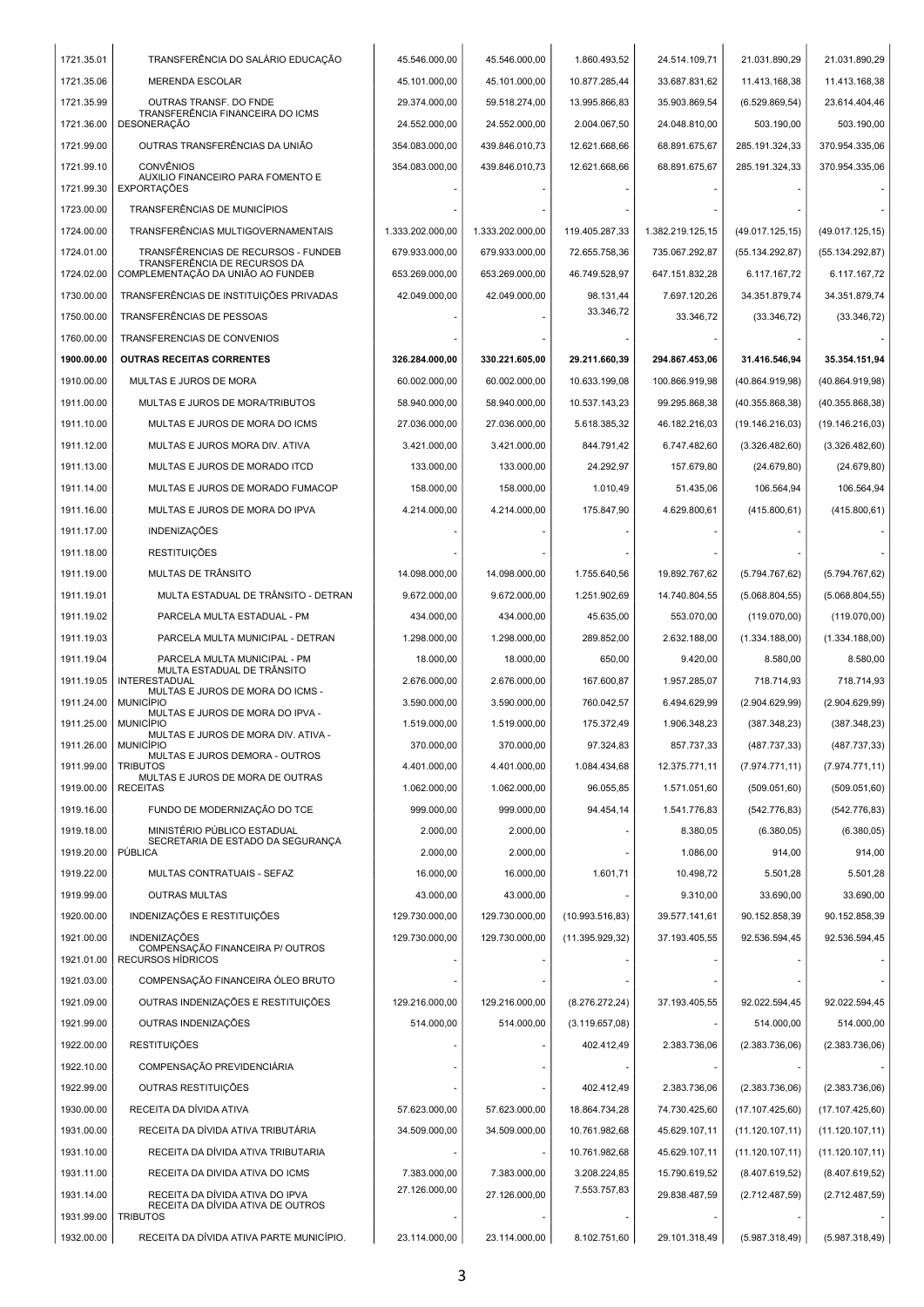| 1990.00.00               | <b>RECEITAS DIVERSAS</b>                                                   | 78.929.000.00    | 82.866.605,00    | 10.707.243,86   | 79.692.965,87    | (763.965, 87)    | 3.173.639,13     |
|--------------------------|----------------------------------------------------------------------------|------------------|------------------|-----------------|------------------|------------------|------------------|
| 1990.01.00               | OUTRAS RECEITAS DIVERSAS                                                   | 78.884.000,00    | 82.821.605,00    | 10.689.356,97   | 79.581.581,65    | (697.581.65)     | 3.240.023.35     |
| 1990.01.01               | JUNTA COMERCIAL DO MARANHÃO                                                | 9.247.000,00     | 9.247.000,00     | 719.173,49      | 9.222.700,75     | 24.299,25        | 24.299,25        |
| 1990.01.02               | FUNDO DES. AGROIND. DO ESTADO - FEDAGRO                                    | 1.302.000,00     | 1.302.000,00     | 278.968,90      | 1.348.417,30     | (46.417, 30)     | (46.417, 30)     |
| 1990.01.03               | FUNDO DE MODERNIZAÇÃO DO TCE<br>FUNDO DE FORTALECIMENTO DA ADM.            | 2.800.000,00     | 2.800.000,00     | 828,15          | 28.004,10        | 2.771.995,90     | 2.771.995,90     |
| 1990.01.05               | TRIBUTÁRIA - FUNAT<br>FUNDO ESTADUAL DE DESENVOLVIMENTO                    | 15.000.000,00    | 18.837.879,00    | 20.347,80       | 16.754.933,76    | (1.754.933,76)   | 2.082.945,24     |
| 1990.01.06               | <b>INDUSTRIAL</b><br>FUNDO DE PROTEÇÃO E DEFESA DO                         | 38.600.000,00    | 38.600.000,00    | 3.602.857,36    | 27.123.816,71    | 11.476.183,29    | 11.476.183,29    |
| 1990.01.07               | <b>CONSUMIDOR</b>                                                          | 850.000,00       | 850.000,00       | 173.299,75      | 1.598.976,13     | (748.976, 13)    | (748.976, 13)    |
| 1990.01.08               | FUNDO ESPECIAL LEGISLATIVO - FUNDEG<br>AGÊNCIA ESTADUAL DE DEFESA          | 2.000.000,00     | 2.000.000,00     | 23,50           | 178,00           | 1.999.822,00     | 1.999.822,00     |
| 1990.01.09               | AGROPECUÁRIA - AGED<br>FUNOD DA CULTURA DO MARANHÃO - FENDEC-              | 234.000,00       | 234.000.00       | 20.940,40       | 272.563,13       | (38.563, 13)     | (38.563, 13)     |
| 1990.01.10               | МA<br>FUNDO ESTADUAL DE PENSÃO E                                           | 1.939.000,00     | 1.939.000,00     | 3,00            | 4.050,81         | 1.934.949,19     | 1.934.949,19     |
| 1990.01.12               | <b>APOSENTADORIA</b><br>FUNDO DOS BENEFÍCIOS DOS SERVIDORES -              |                  |                  |                 |                  |                  |                  |
| 1990.01.13               | <b>FUNBEM</b>                                                              |                  |                  |                 |                  |                  |                  |
| 1990.01.14               | TRIBUNAL DE CONTAS DO ESTADO - TCE<br>SECRETARIA DE VIGILÂNCIA SANITÁRIA - | 19.000,00        | 19.000,00        | 15.136,42       | 178.249,73       | (159.249.73)     | (159.249.73)     |
| 1990.01.15               | <b>SUVISA</b>                                                              | 333.000,00       | 333.000,00       | 12.807,73       | 141.974,35       | 191.025,65       | 191.025,65       |
| 1990.01.16               | TRIBUNAL DE JUSTIÇA DO ESTADO - FERJ                                       |                  |                  |                 | 500,00           | (500,00)         | (500, 00)        |
| 1990.01.18               | MINISTÉRIO PÚBLICO - PGJ<br>FUNDO DE APARELHAMENTO DE DEF PUBLICA -        | 2.632.000.00     | 2.632.000,00     | 736,98          | 18.869,65        | 2.613.130,35     | 2.613.130.35     |
| 1990.01.20               | <b>FADEP</b>                                                               | 100.000,00       | 116.000,00       |                 | 7.398,58         | 92.601,42        | 108.601,42       |
| 1990.01.99               | <b>OUTRAS RECEITAS</b><br>ENCARGOS LEG P/ INSCRIÇÃO DÍV. ATIVA E           | 3.828.000,00     | 3.911.726,00     | 5.844.233,49    | 22.880.948,65    | (19.052.948, 65) | (18.969.222, 65) |
| 1990.02.00               | <b>REC ONUS SUC</b>                                                        | 45.000,00        | 45.000,00        | 17.886.89       | 111.384.22       | (66.384, 22)     | (66.384, 22)     |
| 1990.02.03               | RECEITA DEFENSORIA                                                         | 45.000,00        | 45.000,00        | 17.886,89       | 111.384,22       | (66.384, 22)     | (66.384, 22)     |
| 1990.05.00               | SALDOS DE EXERCÍCIOS ANTERIORES                                            |                  |                  |                 |                  |                  |                  |
| 2000.00.00               | <b>RECEITAS DE CAPITAL</b>                                                 | 1.728.789.000,00 | 2.037.550.324,00 | 146.587.545,35  | 819.756.684,32   | 909.032.315,68   | 1.217.793.639,68 |
| 2100.00.00               | OPERAÇÕES DE CRÉDITO                                                       | 843.167.000,00   | 1.149.575.541,00 | 146.637.568,82  | 713.288.970,39   | 129.878.029,61   | 436.286.570,61   |
| 2110.00.00               | OPERAÇÕES DE CRÉDITO INTERNAS                                              | 843.167.000,00   | 1.133.446.536,00 | 146.637.568,82  | 713.288.970,39   | 129.878.029,61   | 420.157.565,61   |
| 2120.00.00               | OPERAÇÕES DE CRÉDITO EXTERNAS                                              |                  | 16.129.005,00    |                 |                  |                  | 16.129.005,00    |
| 2200.00.00               | ALIENAÇÃO DE BENS                                                          |                  |                  | 330.153,13      | 939.054,94       | (939.054, 94)    | (939.054, 94)    |
| 2210.00.00<br>2220.00.00 | ALIENAÇÃO DE BENS MÓVEIS<br>ALIENAÇÃO DE BENS IMÓVEIS                      |                  |                  | 330.153,13      | 939.054,94       | (939.054, 94)    | (939.054, 94)    |
| 2300.00.00               | AMORTIZAÇÕES DE EMPRÉSTIMOS                                                |                  |                  |                 |                  |                  |                  |
| 2310.00.00               | DE EMPRESTIMOS                                                             |                  |                  |                 |                  |                  |                  |
| 2320.00.00               | DE FINANCIAMENTOS                                                          |                  |                  |                 |                  |                  |                  |
| 2400.00.00               | TRANSFERÊNCIAS DE CAPITAL                                                  | 235.000.000,00   | 237.352.783,00   | (384.971, 19)   | 3.468.763,00     | 231.531.237,00   | 233.884.020,00   |
| 2420.00.00               | TRANSFERÊNCIAS INTERGOVERNAMENTAIS                                         | 235.000.000,00   | 237.352.783,00   | (384.971, 19)   | 3.468.763,00     | 231.531.237,00   | 233.884.020,00   |
| 2421.00.00               | TRANSFERÊNCIAS DA UNIÃO                                                    | 235.000.000,00   | 237.352.783,00   | (384.971, 19)   | 3.468.763,00     | 231.531.237,00   | 233.884.020,00   |
| 2421.09.00               | OUTRAS TRANSFERÊNCIAS DA UNIÃO                                             | 235.000.000,00   | 237.352.783,00   | (384.971, 19)   | 3.468.763,00     | 231.531.237,00   | 233.884.020.00   |
| 2421.09.04               | CONVÊNIO COM ÓRGÃOS FEDERAIS/FES/SES                                       |                  |                  | 700.000,00      | 700.000.00       | (700.000, 00)    | (700.000, 00)    |
| 2421.09.26               | MS/FNS/SES/AQUISIÇÃO DE BENS MÓVEIS                                        |                  |                  |                 |                  |                  |                  |
| 2421.09.32               | CONTRATO DE REPÁSSE MINIST.<br><b>TURISMO/SECID</b>                        |                  |                  |                 | 2.768.763,00     | (2.768.763,00)   | (2.768.763,00)   |
| 2421.09.33               | CONTRATO DE REPASSE MDA/CEF/SAGRIMA                                        |                  |                  |                 |                  |                  |                  |
| 2421.09.99               | OUTRAS TRANSFERÊNCIAS DA UNIÃO                                             | 235.000.000.00   | 237.352.783,00   | (1.084.971, 19) |                  | 235.000.000.00   | 237.352.783,00   |
| 2430.00.00               | TRANSFERÊNCIAS DE INSTITUIÇÕES PRIVADAS                                    |                  |                  |                 |                  |                  |                  |
| 2500.00.00               | OUTRAS RECEITAS DE CAPITAL                                                 | 650.622.000,00   | 650.622.000,00   | 4.794,59        | 102.059.895,99   | 77.940.104,01    | 77.940.104,01    |
| 2570.00.00               | RECEITAS ORCAMENTARIAS A ESPECIFICAR                                       | 470.622.000,00   | 470.622.000,00   |                 |                  |                  |                  |
| 2591.00.00               | <b>DEPÓSITOS JUDICIAIS</b>                                                 | 180.000.000,00   | 180.000.000,00   | 4.794,59        | 102.059.895,99   | 77.940.104,01    | 77.940.104,01    |
| 7000.00.00               | RECEITAS CORRENTES - INTRA-ORCAMENTÁRIAS                                   |                  |                  |                 | 313.914,07       | (313.914, 07)    | (313.914, 07)    |
| 7200.00.00               | RECEITAS DE CONTRIBUIÇÕESES - INTRA-<br><b>ORCAMENTÁRIAS</b>               |                  |                  |                 |                  |                  |                  |
| 7210.00.00               | CONTRIBUIÇÕES SOCIAIS - INTRA-<br><b>ORCAMENTÁRIAS</b>                     |                  |                  |                 |                  |                  |                  |
| 7300.00.00               | RESSARCIMENTO DE PESSOAL CEDIDO<br>RESSARCIMENTO DE PESSOAL CEDIDO ENTRE   |                  |                  |                 | 313.914,07       | (313.914,07)     | (313.914,07)     |
| 7210.00.00               | <b>PODERES</b>                                                             |                  |                  |                 | 313.914,07       | (313.914,07)     | (313.914,07)     |
| 9000.00.00               | <b>DEDUÇÕES DA RECEITA</b>                                                 | 2.367.362.000,00 | 2.367.362.000,00 | 229.253.659,66  | 2.344.358.380,20 | 23.003.619,80    | 23.003.619,80    |
| 9100.00.00               | <b>INCENTIVOS FISCAIS</b>                                                  |                  |                  |                 |                  |                  |                  |
| 9200.00.00               | <b>RESTITUIÇÕES</b>                                                        |                  |                  | 69.748,85       | 4.405.985,56     | (4.405.985,56)   | (4.405.985,56)   |
| 9500.00.00               | DEDUÇÃO RECEITA DO FUNDEB<br>ICMS MANUTENÇÃO E DESENVOLVIMENTO DO          | 2.366.492.000,00 | 2.366.492.000,00 | 229.143.882,61  | 2.338.994.898,48 | 27.497.101,52    | 27.497.101,52    |
| 9510.00.00               | <b>ENSINO</b><br>FPE MANUTENÇÃO E DESENVOLVIMENTO DO                       | 945.055.000,00   | 945.055.000,00   | 92.095.555,32   | 984.293.848,35   | (39.238.848, 35) | (39.238.848, 35) |
| 9520.00.00   ENSINO      |                                                                            | 1.350.000.000,00 | 1.350.000.000,00 | 131.092.427,61  | 1.281.936.855,90 | 68.063.144,10    | 68.063.144,10    |